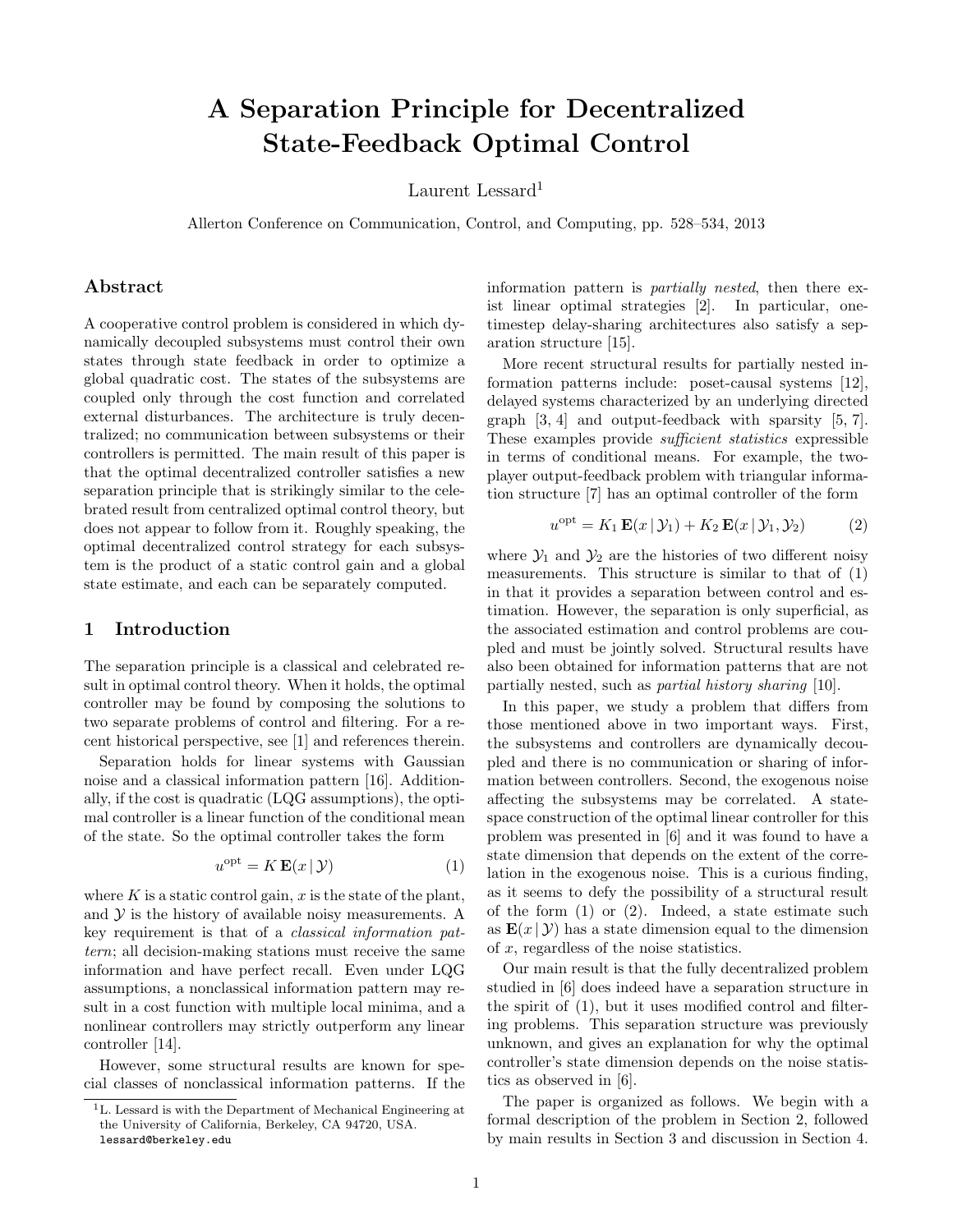In Section [5](#page-3-0) we relate the new separation result to the work in [\[6\]](#page-6-11), and we summarize our findings in Section [7.](#page-6-12)

# <span id="page-1-0"></span>2 Problem statement

We consider the simplest case of maximal decentralization; multiple subsystems are independently controlled, with no possibility of communication or influence between subsystems. The goal is to optimize a global objective that depends on both subsystems. A block diagram is shown in Figure [1.](#page-1-2) The problem considered in [\[6\]](#page-6-11) had vector disturbances, but we will assume for now that each system is subject to a scalar disturbance. We will examine the vector case later in Section [5.](#page-3-0)



<span id="page-1-2"></span>Figure 1: Diagram of the decentralized control architecture considered in this paper. The N subsystems are coupled only through the process noise and the cost function; no other communication is permitted.

Each  $P_i$  is a continuous-time linear dynamical system with state  $x_i \in \mathbb{R}^{n_i}$ , input  $u_i \in \mathbb{R}^{m_i}$ , and scalar disturbance  $\eta_i \in \mathbb{R}$ . The state-space equations are as follows

<span id="page-1-3"></span>
$$
\mathcal{P}_i: \quad \dot{x}_i = A_i x_i + B_i u_i + h_i \eta_i \quad \text{for } i = 1, \dots, N \tag{3}
$$

For each plant,  $A_i \in \mathbb{R}^{n_i \times n_i}$  is the state transition matrix,  $B_i \in \mathbb{R}^{n_i \times m_i}$  is the controlled input matrix, and  $h_i \in \mathbb{R}^{n_i \times 1}$  is the exogenous input vector. The noise terms  $\eta_1, \ldots, \eta_N$  are assumed to be zero-mean, jointly Gaussian, and IID in time. We characterize this property via the  $N \times N$  covariance matrix

<span id="page-1-4"></span>
$$
\Sigma := \mathbf{cov}\begin{bmatrix} \eta_1 \\ \eta_2 \\ \vdots \\ \eta_N \end{bmatrix} = \begin{bmatrix} 1 & \sigma_{12} & \cdots & \sigma_{1N} \\ \sigma_{21} & 1 & \cdots & \sigma_{2N} \\ \vdots & \vdots & \ddots & \vdots \\ \sigma_{N1} & \sigma_{N2} & \cdots & 1 \end{bmatrix} \succ 0 \quad (4)
$$

The assumption that  $\mathbf{E}(\eta_i^2) = 1$  is not restrictive, as we may simply scale each equation so that each  $\eta_i$  has unit variance. By concatenating  $x = \begin{bmatrix} x_1^{\mathsf{T}} & \dots & x_N^{\mathsf{T}} \end{bmatrix}^{\mathsf{T}}$  and similarly for  $u$  and  $\eta$ , we can write one compact equation that describes the global dynamics.

<span id="page-1-6"></span>
$$
\dot{x} = Ax + Bu + H\eta \tag{5}
$$

where  $A = diag(A_1, ..., A_N)$  and similarly for B and H. The objective is to find a fully decentralized stabilizing control policy that minimizes the following infinitehorizon LQR cost:

<span id="page-1-5"></span>
$$
\mathcal{J} = \lim_{T \to \infty} \mathbf{E} \int_0^T \begin{bmatrix} x \\ u \end{bmatrix}^\mathsf{T} \begin{bmatrix} Q & S \\ S^\mathsf{T} & R \end{bmatrix} \begin{bmatrix} x \\ u \end{bmatrix} \, \mathrm{d}t \tag{6}
$$

Note that  $Q$ ,  $R$ , and  $S$  may be full matrices in general, so the cost couples the states and inputs of the various subsystems. We assume  $R \succ 0$  and  $Q - SR^{-1}S^{\mathsf{T}} \succeq 0$  as is standard, to ensure strict convexity of the cost.

We seek fully decentralized policies  $u_i = \gamma_i(\mathcal{X}_i)$  that depend on the state histories of the respective plants. Naturally, a necessary condition for the existence of a stabilizing controller is that  $(A_i, B_i)$  be stabilizable for each  $i$ . We assume without loss of generality that each  $A_i$  is Hurwitz, for if it were not, we could perform a loopshifting change of coordinates by writing  $u_i = F_i x_i + \tilde{u}_i$ , where  $F_i$  is any matrix such that  $A_i + B_i F_i$  is Hurwitz.

No communication is permitted between the subsystems or their controllers. Although the plants [\(3\)](#page-1-3) are dynamically decoupled, the performance of their controllers is coupled through the noise [\(4\)](#page-1-4) and cost function [\(6\)](#page-1-5).

## <span id="page-1-1"></span>3 Main result

The classical separation principle for LQG problems states that the optimal policy has the form  $u = K\hat{x}$ .

- 1. K is a solution to the state-feedback version of the problem. In other words, if we had perfect state information, the optimal policy would be  $u = Kx$ . This is also known as the LQR controller.
- 2.  $\hat{x}$  is the estimate of the state that minimizes the mean-squared error conditioned on the available measurements. This is equal to the conditional expectation  $\hat{x} = \mathbf{E}(x | \mathcal{Y})$ , and is also known as the Kalman-Bucy filter.

The main reason for calling this a separation principle is that finding the optimal controller is reduced to finding the solutions to two simpler problems that can be solved separately. Another reason is that it effectively gives a separation between estimation and control. Indeed, the control gain K does not depend on noise covariances, nor does the optimal estimate  $\hat{x}$  depend on the cost function.

The main result of this paper is a separation principle for the decentralized problem described in Section [2.](#page-1-0) As in the classical case, it leads to an optimal controller of the form  $u = K\hat{x}$ , where the control gain K and optimal estimate  $\hat{x}$  can be computed separately by solving separate simpler problems. There is one important difference however. In this new separation principle,  $K$  does depend on the noise covariance, and  $\hat{x}$  does depend on the cost function. In other words, even though  $K$  and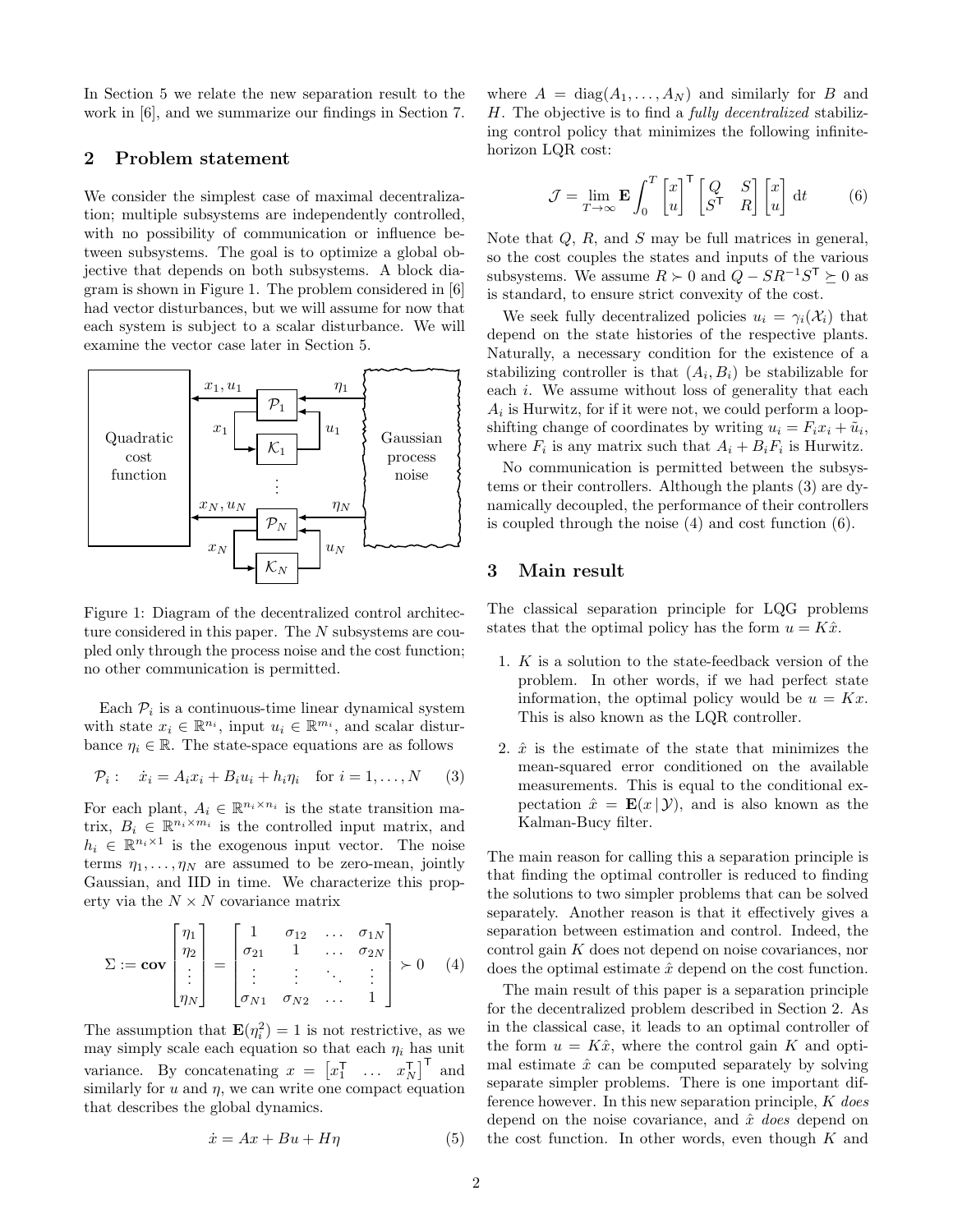$\hat{x}$  can be computed separately, they each depend on all parameters of the problem.

There are two ingredients to the new separation principle, and each is a well-understood classical problem. We now describe these simpler problems and explain some notation used for each one.

Centralized LQR control. If we relax the constraint that  $u_i$  measures only  $x_i$ , and instead allow  $u_i$  to measure the global state x, the problem described by  $(3)-(6)$  $(3)-(6)$  $(3)-(6)$  is a standard centralized LQR problem. The solution is given by  $u = Kx$  where

$$
K = -R^{-1}(B^{T}P + S^{T}), \text{ and}
$$
  
\n
$$
P = \text{Ric} \begin{bmatrix} A - BR^{-1}S^{T} & -B^{T}R^{-1}B \\ -(Q - SR^{-1}S^{T}) & -(A - BR^{-1}S^{T})^{T} \end{bmatrix}
$$

where  $\text{Ric}(H)$  denotes the unique stabilizing solution to the algebraic Riccati equation with Hamiltonian matrix  $H$ . See [\[17\]](#page-6-13) for more details. As a convention, we will summarize the above solution using the compact notation  $K = LQR(A, B, Q, R, S)$ .

Decentralized estimation. Suppose two systems are described by the following state-space equations.

$$
\dot{x}_1 = A_1 x_1 + B_1 u_1 + w_1
$$
  

$$
\dot{x}_2 = A_2 x_2 + B_2 u_2 + w_2
$$

where the  $A_i$  are stable and both  $u_1$  and  $u_2$  are known to the estimator. The noises  $w_1$  and  $w_2$  are zero-mean jointly Gaussian random variables with covariance

<span id="page-2-2"></span>
$$
W := \mathbf{cov}\begin{bmatrix} w_1 \\ w_2 \end{bmatrix} = \begin{bmatrix} W_{11} & W_{12} \\ W_{21} & W_{22} \end{bmatrix} \tag{7}
$$

Then  $\mathbf{E}(x_2 | \mathcal{X}_1)$  is given by the output of the following dynamical estimator

$$
\dot{q} = A_2 q + (A_2 L - L A_1)x_1 + B_2 u_2 - L B_1 u_1
$$
  

$$
\mathbf{E}(x_2 | \mathcal{X}_1) = q + L x_1
$$

where L is any solution to  $LW_{11} = W_{21}$ . Note that such an  $L$  exists even when  $W_{11}$  is not invertible. The estimator error covariance is given by

$$
cov(x_2 - E(x_2 | \mathcal{X}_1)) = Y
$$

where  $Y$  is a solution to the continuous-time Lyapunov equation  $A_2Y + YA_2^{\mathsf{T}} + W_{22} - LW_{11}L^{\mathsf{T}} = 0$ . The matrix  $A_2$  is stable by assumption, so the Lyapunov equation has a unique solution and it satisfies  $Y \succeq 0$ . See [\[8\]](#page-6-14) for a reference on how to construct such observers.

We now show how these two ingredients are assembled to give a solution to the decentralized control problem described in Section [2.](#page-1-0) What follows is our main result, a new separation principle for decentralized control.

<span id="page-2-1"></span>Theorem 1. Consider the decentralized control problem described by  $(3)$ – $(6)$ , and perform these two steps.

(i) Partition Q, R, S into  $N \times N$  block matrices that conform to the dimensions  $n_i$  and  $m_i$ . Therefore,  $Q_{ij} \in \mathbb{R}^{n_i \times n_j}, R_{ij} \in \mathbb{R}^{m_i \times m_j}$  and  $S_{ij} \in \mathbb{R}^{n_i \times m_j}$ . Now define the blockwise Hadamard product

$$
Q \circ \Sigma := \begin{bmatrix} Q_{11} & \sigma_{12} Q_{12} & \dots & \sigma_{1N} Q_{1N} \\ \sigma_{21} Q_{21} & Q_{22} & \dots & \sigma_{2N} Q_{2N} \\ \vdots & \vdots & \ddots & \vdots \\ \sigma_{N1} Q_{N1} & \sigma_{N2} Q_{N2} & \dots & Q_{NN} \end{bmatrix}
$$

and similarly for  $R \circ \Sigma$  and  $S \circ \Sigma$ . Finally, define

$$
K^{\sigma} := \text{LQR}(A, B, (Q \circ \Sigma), (R \circ \Sigma), (S \circ \Sigma))
$$

Hence,  $K^{\sigma}$  is the solution to a centralized LQR problem where the cost matrices have been weighted.

(ii) For each  $i = 1, \ldots, N$ , consider the following system defined by the state  $z^i$ 

<span id="page-2-3"></span>
$$
\begin{aligned} \dot{z}^i &= Az^i + Bu^i + h\eta_i \\ u^i &= K^\sigma z^i \end{aligned} \tag{8}
$$

where h is the vertical concatenation of  $h_1, \ldots, h_N$ . This is similar to [\(5\)](#page-1-6), except  $\eta_i$  is driving every state of the system, not just state i. Now define  $\hat{x}^i$ as the decentralized estimate  $\hat{x}^i := \mathbf{E}(z^i | \mathcal{X}_i)$ .

The optimal decentralized controller is given by

$$
u_i = K_i^{\sigma} \hat{x}^i
$$

where  $K_i^{\sigma}$  is the i<sup>th</sup> block-row of  $K^{\sigma}$ .

Proof. See Section [6.](#page-4-0)

### <span id="page-2-0"></span>4 Discussion

The result of Theorem [1](#page-2-1) bears a striking resemblance to the centralized separation principle in terms of structure, but there are some important differences.

Firstly, the control gain  $K^{\sigma}$  depends on the noise covariance [\(4\)](#page-1-4). This is different from the centralized case, where the control gain is independent of the noise covariance. Indeed, the centralized LQR problem is certainty equivalent, so the optimal controller remains the same even if noise is removed entirely and we consider a deterministic formulation of the problem. This feature is clearly not present in the decentralized LQR problem considered herein.

Secondly, the estimators actually depend on the cost function as well. Indeed, in estimating the global states, each assumes the control policy of the other agents is a function of  $K^{\sigma}$ , and this depends on the cost matrices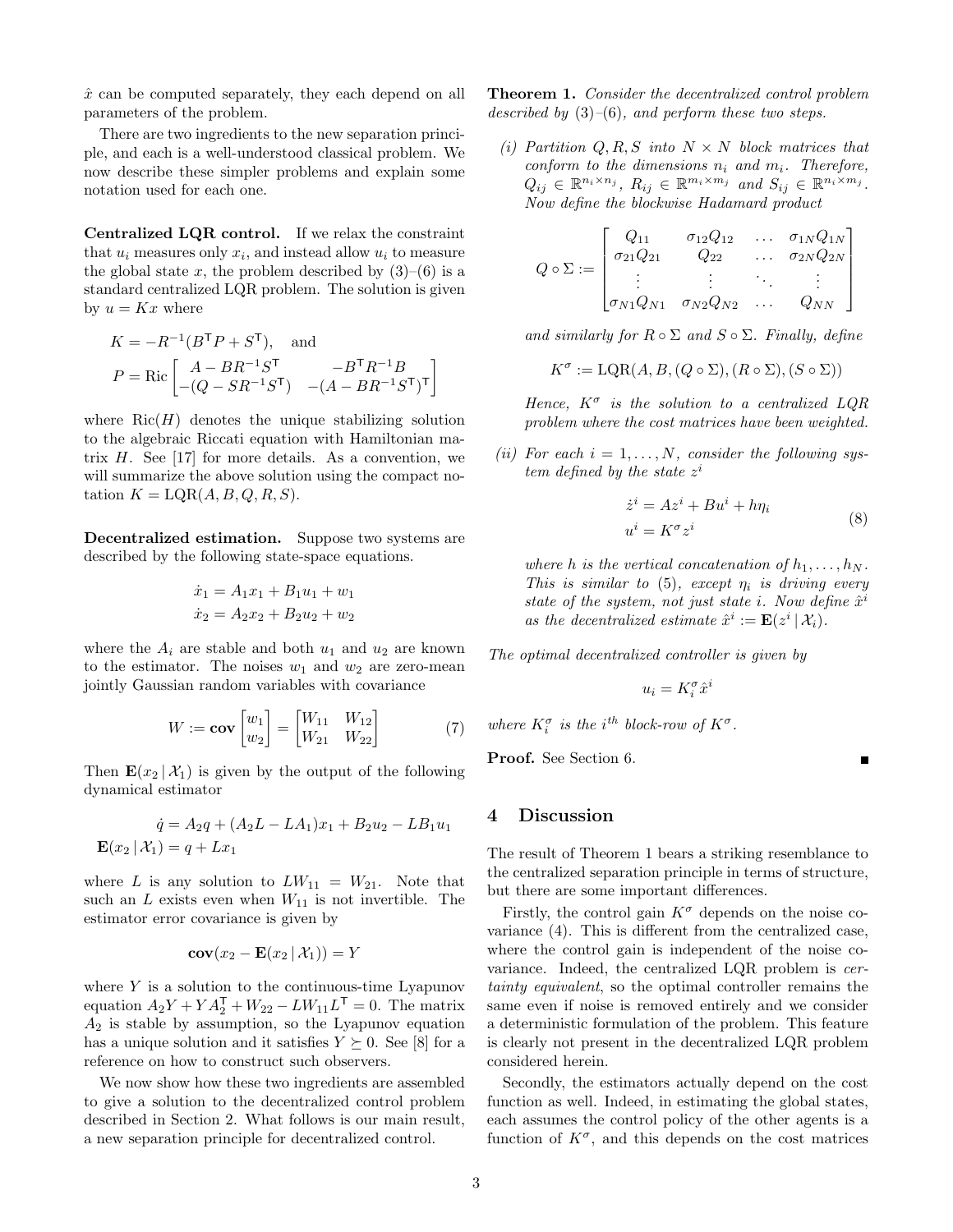Q, R, and S. So, even though Theorem [1](#page-2-1) expressed the optimal decentralized controller as a product of the solutions to a control and an estimation problem that can be solved separately, these problems each depend on all parameters of the original problem.

It is worth noting that the estimates  $\hat{x}^i = \mathbf{E}(z^i | \mathcal{X}_i)$ are always exact. In other words, the covariance of the estimation error is zero;  $Y = \mathbf{cov}(z^i - \mathbf{E}(z^i | \mathcal{X}_i)) = 0.$ This is intuitive because the same  $\eta_i$  drives the entire state. So measuring  $x_i$  is equivalent to measuring any other component of x. One could perhaps call the  $\hat{x}^i$ inferences rather than estimates.

In the case where  $\Sigma = 11^{\mathsf{T}}$ , the matrix of all-ones, all noise signals are perfectly correlated. Therefore, all  $\eta_i$ are equal and the global estimates  $\hat{\xi}^i$  are each identically equal to the global state x. Also,  $Q \circ \Sigma = Q$  and similarly for R and S. Therefore,  $K^{\sigma} = K = \text{LQR}(A, B, Q, R, S),$ and we recover the optimal centralized policy  $u = Kx$ .

In the case where  $\Sigma = I$ , the noise signals are independent. Also,  $Q \circ \Sigma = \text{diag}(Q_{11}, \ldots, Q_{NN})$  and similarly for  $R$  and  $S$ . We therefore obtain the optimal greedy gains defined by  $K_i := \text{LQR}(A_i, B_i, Q_{ii}, R_{ii}, S_{ii}).$ In other words,  $K^{\sigma} = \text{diag}(K_1, \ldots, K_N)$  and we recover the optimal greedy policy  $u_i = K_i x_i$ .

The cases discussed above show that in the extremes where the noise is perfectly correlated or independent, we recover the optimal centralized policy or the optimal greedy one, respectively. While these edge cases correspond to classical problems, the intermediate values of  $\Sigma$  do not. The key fact revealed in Theorem [1](#page-2-1) is that a unifying separation principle holds for all  $\Sigma$ .

### <span id="page-3-0"></span>5 Extension to the vector noise case

The case of two subsystems. We begin with the case  $N = 2$ , where the scalar noises  $\eta_1, \eta_2$  are replaced by vector noises. This problem was solved explicitly in [\[6\]](#page-6-11), and the optimal controller was found to have a state dimension that depends on the noise covariance  $W$ . We will now show that under an appropriate change of coordinates, this vector-noise problem can be reduced to decoupled instances of the scalar noise problem described by  $(3)-(6)$  $(3)-(6)$  $(3)-(6)$ . The vector-noise problem for  $N = 2$  is described by the following equations.

<span id="page-3-1"></span>
$$
\begin{bmatrix} \dot{x}_1 \\ \dot{x}_2 \end{bmatrix} = \begin{bmatrix} A_1 & 0 \\ 0 & A_2 \end{bmatrix} \begin{bmatrix} x_1 \\ x_2 \end{bmatrix} + \begin{bmatrix} B_1 & 0 \\ 0 & B_2 \end{bmatrix} \begin{bmatrix} u_1 \\ u_2 \end{bmatrix} + \begin{bmatrix} w_1 \\ w_2 \end{bmatrix} \tag{9}
$$

with a cost function of the form  $(6)$ . We assume each state equation has been scaled such that

<span id="page-3-2"></span>
$$
W := \mathbf{cov}\begin{bmatrix} w_1 \\ w_2 \end{bmatrix} = \begin{bmatrix} I & X \\ X^{\mathsf{T}} & I \end{bmatrix} \tag{10}
$$

We further assume that each input has been shifted using  $u_i = \tilde{u}_i + K_i x_i$  where  $K_i = \text{LQR}(A_i, B_i, Q_{ii}, R_{ii}, S_{ii}).$ 

This ensures that the  $A_i$  in [\(9\)](#page-3-1) are stable. Note that in these new coordinates,  $LQR(A_i, B_i, Q_{ii}, R_{ii}, S_{ii}) = 0.$ 

The vector noise w may be decomposed into a sum involving scalar noise terms. To see why, taking the full singular value decomposition  $(SVD)$  of  $X$ . Namely, write

<span id="page-3-3"></span>
$$
X = \begin{bmatrix} U_1 & \bar{U}_1 \end{bmatrix} \begin{bmatrix} \hat{\Sigma} & 0 \\ 0 & 0 \end{bmatrix} \begin{bmatrix} U_2 & \bar{U}_2 \end{bmatrix}^\mathsf{T} \tag{11}
$$

where  $\hat{\Sigma} = \text{diag}(\sigma_1, \ldots, \sigma_r)$ , and  $\sigma_1 \geq \cdots \geq \sigma_r > 0$  are the singular values of X, and  $r := \text{rank } X$ . Note that the various matrices have sizes  $U_i \in \mathbb{R}^{n_i \times r}$ ,  $\overline{U}_i \in \mathbb{R}^{n_i \times (n_i - r)}$ . The following lemma gives the required decomposition.

<span id="page-3-4"></span>**Lemma 2.** Suppose that  $(w_1, w_2)$  are jointly Gaussian random vectors with a covariance matrix given by [\(10\)](#page-3-2), and the SVD of  $X$  is given by  $(11)$ . Define the scalar noises  $\eta_i^1, \ldots, \eta_i^r, v_i$  for  $i = 1, 2$  using the formulas

$$
\eta_i^k := e_k^{\mathsf{T}} U_i^{\mathsf{T}} w_i \quad \text{for } k = 1, \dots, r
$$
\n
$$
v_i := \bar{U}_i^{\mathsf{T}} w_i \qquad \text{for } i = 1, 2
$$

Then we have the properties

1) 
$$
\left\{ \begin{bmatrix} \eta_1^1 \\ \eta_2^1 \end{bmatrix}, \dots, \begin{bmatrix} \eta_1^r \\ \eta_2^r \end{bmatrix}, v_1, v_2 \right\} \text{ are independent}
$$
  
2) 
$$
\text{cov}\left\{ \begin{bmatrix} \eta_1^k \\ \eta_2^k \end{bmatrix} = \begin{bmatrix} 1 & \sigma_k \\ - & \sigma_k \end{bmatrix} \text{ for } k = 1, \dots, r
$$

$$
\text{2) } \text{ cov}\left[\begin{matrix} n_1 \\ n_2^k \end{matrix}\right] = \left[\begin{matrix} 1 & 0 \\ \sigma_k & 1 \end{matrix}\right] \quad \text{for } k = 1, \dots, r
$$

3) cov  $v_1 = I$  and cov  $v_2 = I$ .

Furthermore,  $(w_1, w_2)$  may be decomposed as follows.

$$
\begin{bmatrix} w_1 \\ w_2 \end{bmatrix} = \sum_{k=1}^r \begin{bmatrix} U_1 e_k & 0 \\ 0 & U_2 e_k \end{bmatrix} \begin{bmatrix} \eta_1^k \\ \eta_2^k \end{bmatrix} + \begin{bmatrix} \bar{U}_1 & 0 \\ 0 & \bar{U}_2 \end{bmatrix} \begin{bmatrix} v_1 \\ v_2 \end{bmatrix}
$$

**Proof.** Expand  $(w_1, w_2)$  using  $(10)$ – $(11)$  and the orthogonality of the  $\begin{bmatrix} \hat{U}_i & \overline{U}_i \end{bmatrix}$  matrices to obtain

$$
w_i = \sum_{k=1}^r U_i e_k (e_k^\mathsf{T} U_i^\mathsf{T} w_i) + \bar{U}_i (\bar{U}_i^\mathsf{T} w_i)
$$

which is precisely the desired decomposition. The three properties follow from direct evaluation of the appropriate covariances.

We now apply Lemma [2](#page-3-4) to separate the state equa-tions [\(9\)](#page-3-1) into independent parts. Since  $(x_1, u_1)$  is a linear function of  $w_1$ , we can consider the components that depend on each of the terms in the decomposition. Namely, we can write

$$
\begin{bmatrix} x \\ u \end{bmatrix} = \begin{bmatrix} \zeta^1 \\ \varphi^1 \end{bmatrix} + \dots + \begin{bmatrix} \zeta^r \\ \varphi^r \end{bmatrix} + \begin{bmatrix} \overline{\zeta} \\ \overline{\varphi} \end{bmatrix}
$$

where  $(\zeta^k, \varphi^k)$  is a linear function of  $(\eta_1^k, \eta_2^k)$ , and  $(\bar{\zeta}, \bar{\varphi})$ is a linear function of  $(v_1, v_2)$ . Furthermore, the terms in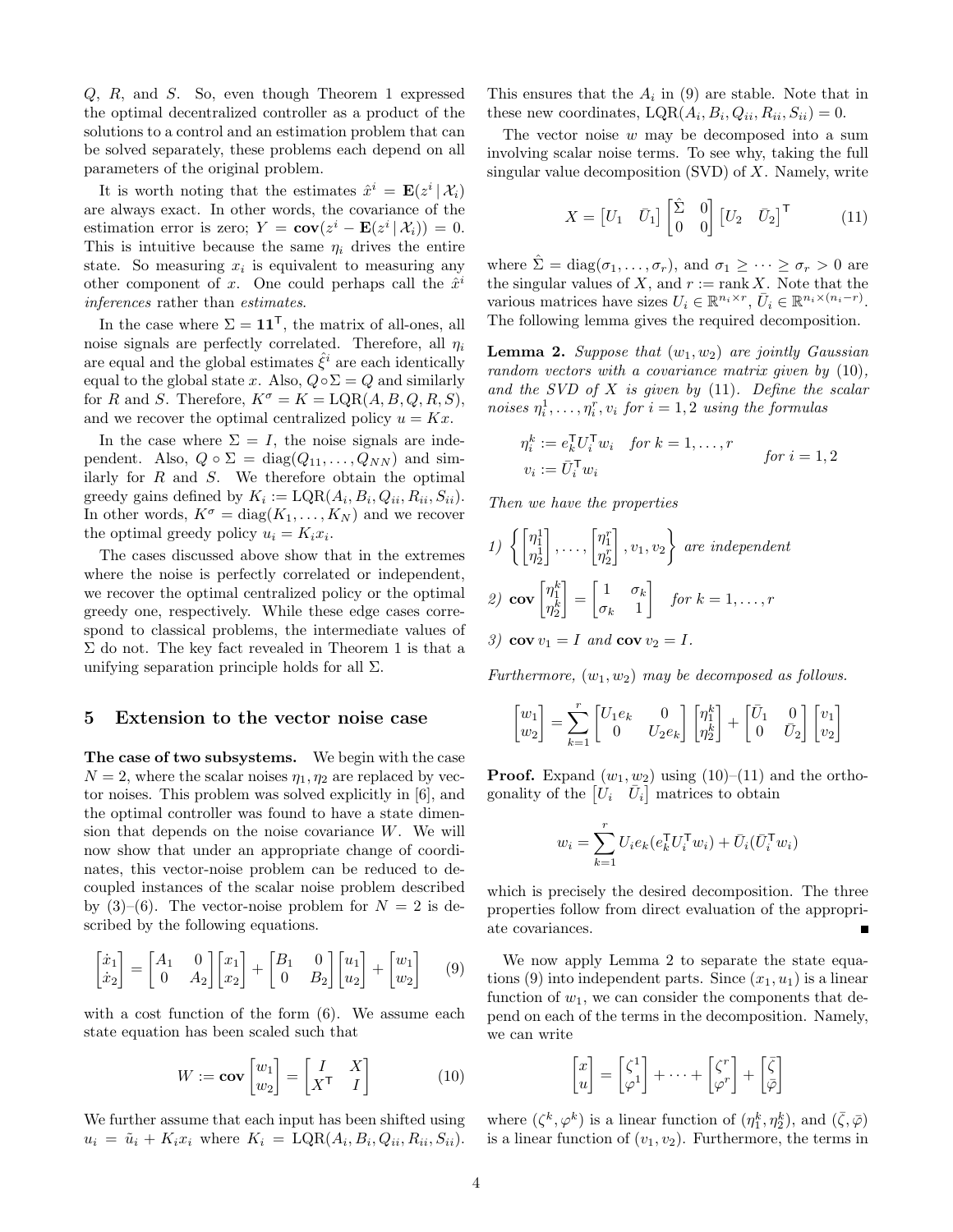the above decomposition are independent. We therefore have the dynamics

$$
\dot{\zeta}^k = A\zeta^k + B\varphi^k + \begin{bmatrix} U_1 e_k & 0 \\ 0 & U_2 e_k \end{bmatrix} \begin{bmatrix} \eta_1^k \\ \eta_2^k \end{bmatrix} \quad \text{for } k = 1, \dots, r
$$

$$
\dot{\bar{\zeta}} = A\bar{\zeta} + B\bar{\varphi} + \begin{bmatrix} \bar{U}_1 & 0 \\ 0 & \bar{U}_2 \end{bmatrix} \begin{bmatrix} v_1 \\ v_2 \end{bmatrix}
$$

Each such equation is a decentralized LQR problem of the type described in  $(3)$ – $(6)$ . The cost functions decouple as well, so we may apply Theorem [1](#page-2-1) for each of the  $r + 1$ equations above. Thus, the optimal controller for the  $N = 2$  case with vector noise can be written as the linear combination

$$
u_i = \sum_{k=1}^r K_i^{\sigma_k} (\hat{x}^k)^i
$$

where each  $K_i^{\sigma_k}$  is generated by the corresponding  $\sigma_k$  according to the definition in the statement of Theorem [1.](#page-2-1) There is no term corresponding to the  $\bar{\zeta}_i$  component of the decomposition because the associated gain would be  $LQR(A_i, B_i, Q_{ii}, R_{ii}, S_{ii})$ , which is zero due to the normalization discussed in the beginning of this section.

Recall that  $(\hat{x}^k)^i$  is the estimate of  $\zeta^k$  given  $\zeta_i^k$ , where both noise inputs are set to  $\eta_i^k$ . As discussed in Section [4,](#page-2-0) this estimate is an exact inference. Furthermore, measuring  $\zeta_i^k$  is equivalent to measuring  $\eta_i^k$ , which is in turn equivalent to measuring  $w_i$ , and therefore  $x_i$ . Thus,  $(\hat{x}^k)^i = \mathbf{E}(\xi^k | \mathcal{X}_i)$ , where

$$
\dot{x}_i = A_i x_i + B_i u_i + w_i
$$
  

$$
\dot{\xi}^k = A \xi^k + B K^{\sigma_k} \xi^k + \begin{bmatrix} U_1 e_k \\ U_2 e_k \end{bmatrix} \eta_i^k
$$

Applying the decentralized estimation result of Section [3](#page-1-1) to evaluate each of the expectations, we obtain

$$
\dot{q}^k = (A + BK^{\sigma_k})q^k - L_i^k B_i u_i + (AL_i^k - L_i^k A_i)x_i
$$
  
for  $k = 1, ..., r$   

$$
u_i = \sum_{k=1}^r K_i^{\sigma_k}(q^k + L_i^k x_i)
$$

where  $L_i^k := \begin{bmatrix} U_1^{\mathsf{T}} & U_2^{\mathsf{T}} \end{bmatrix}^{\mathsf{T}} e_k e_k^{\mathsf{T}} U_i^{\mathsf{T}}$ . This is precisely the result derived in [\[6\]](#page-6-11). In general, each state  $q^k$  has dimension  $n_1 + n_2$ , so the overall state dimension of the controller  $\mathcal{K}_i : x_i \to u_i$  is  $r(n_1 + n_2)$ .

Therefore, the case  $N = 2$  with vector noise is nothing more than r separate instances of the case  $N = 2$  with scalar noise, and each such instance satisfies the separation principle of Theorem [1.](#page-2-1) As discussed in [\[6\]](#page-6-11), the vector noise problem can be formulated in such a way that it has a unique solution, and it can be shown that the optimal controller with state dimension  $r(n_1 + n_2)$  is generically minimal. That is, there is a choice of problem parameters such that the optimal controller has a minimal realization with this state dimension. This means that the interpretation of the states in terms of separate filters is necessary; one may need each of these  $r$  estimates to accurately represent the optimal controller.

The case of N subsystems. The case  $N \geq 3$  with vector noises is substantially more complicated than the case  $N = 2$  described above. The reason is that the decomposition of Lemma [2](#page-3-4) does not hold for more than two subsystems. For example, if  $N = 3$ , the noise covariance has the general form

$$
W = \mathbf{cov}\begin{bmatrix} w_1 \\ w_2 \\ w_3 \end{bmatrix} = \begin{bmatrix} I & X_{12} & X_{13} \\ X_{12}^T & I & X_{23} \\ X_{13}^T & X_{23}^T & I \end{bmatrix}
$$

If the  $X_{ij}$  happen to be diagonal, then the problem splits into separate instances of the  $N = 3$  scalar-noise case. However, the technique used in Lemma [2](#page-3-4) can only diagonalize one of the  $X_{ij}$  matrices at a time, so a new type of decomposition will be required to address the case  $N \geq 3$ .

# <span id="page-4-0"></span>6 Proof of Theorem [1](#page-2-1)

We prove the result by first explicitly constructing a state-space realization of the optimal controller using an approach similar to the one used in [\[6\]](#page-6-11), and then showing that the solution satisfies the required separation structure. We begin by converting the problem  $(3)$ – $(6)$  into model-matching form. Define  $\mathcal F$  and  $\mathcal G$  as

<span id="page-4-2"></span>
$$
\mathcal{F} = \left[ \begin{array}{c|c} A & H \\ \hline C & 0 \end{array} \right] \quad \text{and} \quad \mathcal{G} = \left[ \begin{array}{c|c} A & B \\ \hline C & D \end{array} \right] \tag{12}
$$

where  $C$  and  $D$  are defined such that

<span id="page-4-3"></span>
$$
\begin{bmatrix} C & D \end{bmatrix}^{\mathsf{T}} \begin{bmatrix} C & D \end{bmatrix} = \begin{bmatrix} Q & S \\ S^{\mathsf{T}} & R \end{bmatrix} \tag{13}
$$

Now consider the following decentralized model-matching problem with one-sided dynamics.

<span id="page-4-1"></span>
$$
\min \left\| \mathcal{F} \Sigma^{1/2} + \mathcal{G} \begin{bmatrix} \mathcal{Q}_1 & 0 \\ 0 & \mathcal{Q}_N \end{bmatrix} H \Sigma^{1/2} \right\|_{\mathcal{H}_2} \quad (14)
$$
\n
$$
\text{s.t.} \quad \mathcal{Q}_1, \dots, \mathcal{Q}_N \in \mathcal{RH}_2
$$

We then have the following result.

<span id="page-4-4"></span>**Lemma 3.** Suppose a solution to  $(14)$  is given by

$$
Q_i = \begin{bmatrix} \hat{A}_i & \hat{B}_i \\ \hat{C}_i & 0 \end{bmatrix} \quad \text{for } i = 1, ..., N \quad (15)
$$

A solution to the decentralized LQR problem described by [\(3\)](#page-1-3)–[\(6\)](#page-1-5) is given by  $u_i = \mathcal{K}_i x_i$  for  $i = 1, \ldots, N$ , where

$$
\mathcal{K}_i = \left[ \begin{array}{c|c} \hat{A}_i - \hat{B}_i B_i \hat{C}_i & (\hat{A}_i - \hat{B}_i B_i \hat{C}_i) \hat{B}_i - \hat{B}_i A_i \\ \hat{C}_i & \hat{C}_i \hat{B}_i \end{array} \right] (16)
$$

**Proof.** The LQR problem described by  $(3)-(6)$  $(3)-(6)$  $(3)-(6)$  is quadratically invariant [\[11\]](#page-6-15), and the associated plant is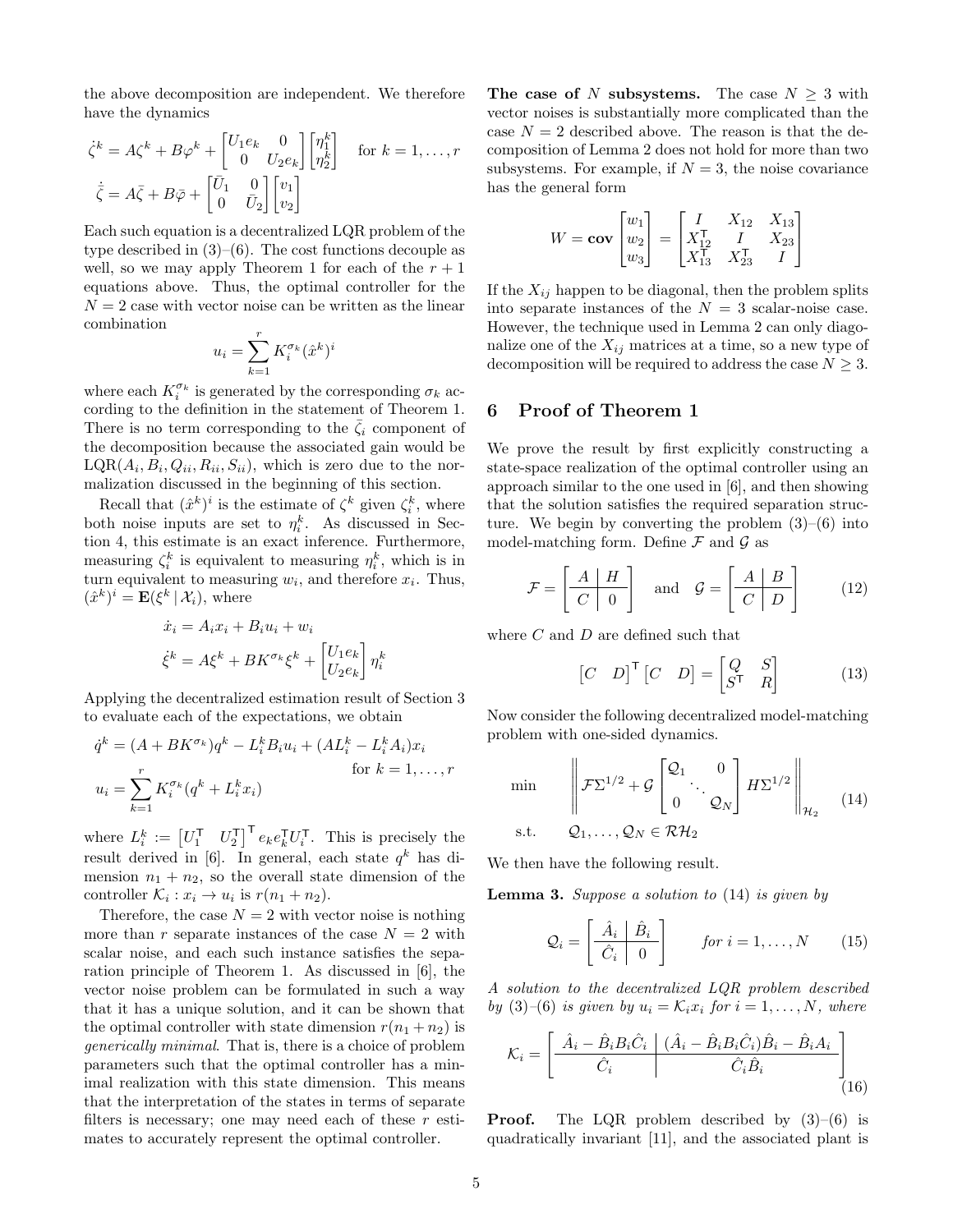stable. Therefore, the set of stabilizing controllers is parameterized by  $\mathcal{K} = \overline{\mathcal{Q}}(I + (sI - A)^{-1}B\overline{\mathcal{Q}})^{-1}$ , where  $\overline{Q} \in \mathcal{RH}_{\infty}$  and  $\overline{Q}$  is block-diagonal [\[17\]](#page-6-13). The closedloop map  $e \rightarrow z$  where e is IID Gaussian with identity covariance and  $z = Cx + Du$  is the cost functional is

$$
\mathcal{F}\Sigma^{1/2} + \mathcal{G}\mathcal{K}(I - (sI - A)^{-1}B\mathcal{K})^{-1}(sI - A)^{-1}H\Sigma^{1/2}
$$
  
= 
$$
\mathcal{F}\Sigma^{1/2} + \mathcal{G}\bar{\mathcal{Q}}(sI - A)^{-1}H\Sigma^{1/2}
$$

Let  $\mathcal{Q} := \overline{\mathcal{Q}}(sI - A)^{-1}$ . Whenever  $\overline{\mathcal{Q}} \in \mathcal{RH}_{\infty}$ , we have  $\mathcal{Q} \in \mathcal{RH}_2$ . Similarly, if

$$
Q = \begin{bmatrix} \bar{A} & \bar{B} \\ \bar{C} & 0 \end{bmatrix} \in \mathcal{RH}_2 \quad \text{then}
$$

$$
\bar{Q} = \begin{bmatrix} \bar{A} & \bar{A}\bar{B} - \bar{B}A \\ \bar{C} & \bar{C}\bar{B} \end{bmatrix} \in \mathcal{RH}_{\infty}
$$

Furthermore,  $Q$  is block-diagonal if and only if  $\overline{Q}$  is blockdiagonal. Therefore, the set of closed-loop maps may be equivalently parameterized by  $\mathcal{F}\Sigma^{1/2}+\mathcal{G}\mathcal{Q}H\Sigma^{1/2}$ , where  $\mathcal{Q} \in \mathcal{RH}_2$  and is block-diagonal. Inverting the maps  $\mathcal{Q} \rightarrow \overline{\mathcal{Q}} \rightarrow \mathcal{K}$  yields the desired result.

We will therefore concentrate our efforts on solving the decentralized model-matching problem [\(14\)](#page-4-1). Viewed as an optimization problem in the Hilbert space  $\mathcal{H}_2$ , the optimality condition for [\(14\)](#page-4-1) is given by [\[9\]](#page-6-16)

$$
\mathcal{G}^\sim \mathcal{F} \Sigma H^{\mathsf{T}} + \mathcal{G}^\sim \mathcal{G} \mathcal{Q} H \Sigma H^{\mathsf{T}} \in \begin{bmatrix} \mathcal{H}_2^\perp & \mathcal{L}_2 \\ \mathcal{L}_2 & \mathcal{H}_2^\perp \end{bmatrix}
$$

Where  $\mathcal{Q} := \text{diag}(\mathcal{Q}_1, \dots, \mathcal{Q}_N)$ . Extract the N blockdiagonal entries, and let  $E_i$  be the  $(n_1 + \cdots + n_N) \times n_i$ matrix such that  $I = \begin{bmatrix} E_1 & \dots & E_N \end{bmatrix}$ . Similarly, let  $e_i$ be the  $N \times n$  matrix such that  $I = [e_1 \quad \dots \quad e_N]$ . Using the fact that  $H$  is block-diagonal, we obtain

$$
E_i^{\mathsf{T}}\mathcal{G}^{\sim}\mathcal{F}\Sigma e_i + E_i^{\mathsf{T}}\mathcal{G}^{\sim}\mathcal{GQ}H\Sigma e_i \in \mathcal{H}_2^{\perp}
$$

Expanding, and making use of the definition [\(7\)](#page-2-2)

$$
E_i^{\mathsf{T}} \mathcal{G} \sim \mathcal{F} \Sigma e_i + E_i^{\mathsf{T}} \mathcal{G} \sim \mathcal{G} \begin{bmatrix} \mathcal{Q}_1 h_1 \sigma_{1i} \\ \vdots \\ \mathcal{Q}_N h_N \sigma_{Ni} \end{bmatrix} \in \mathcal{H}_2^{\perp}
$$

Commuting the scalars  $\sigma_{ii}$ ,

$$
E_i^{\mathsf{T}} \mathcal{G} \sim \mathcal{F} \Sigma e_i + E_i^{\mathsf{T}} \mathcal{G} \sim \mathcal{G} \begin{bmatrix} \sigma_{1i} I & & \\ & \ddots & \\ & & \sigma_{Ni} I \end{bmatrix} \begin{bmatrix} \mathcal{Q}_1 h_1 \\ \vdots \\ \mathcal{Q}_N h_N \end{bmatrix} \in \mathcal{H}_2^{\perp}
$$

Where the identity matrices are sized according to the corresponding  $\mathcal{Q}_i$  blocks. Stacking these equations for  $i = 1, \ldots, N$ , we obtain

<span id="page-5-0"></span>
$$
\left( (\mathcal{G}^{\sim} \mathcal{F}) \circ \Sigma \right) \mathbf{1} + \left( (\mathcal{G}^{\sim} \mathcal{G}) \circ \Sigma \right) \begin{bmatrix} \mathcal{Q}_1 h_1 \\ \vdots \\ \mathcal{Q}_N h_N \end{bmatrix} \in \mathcal{H}_2^{\perp} \quad (17)
$$

where ∘ is the blockwise Hadamard product defined in the theorem statement, 1 is the vector of all-ones, and we made use of the fact that  $\Sigma = \Sigma^{T}$ . This is a centralized LQR problem in model-matching form! It remains to find a joint realization for the blocks. Specifically, we would like to find some  $\bar{\mathcal{F}}$  and  $\bar{\mathcal{G}}$  such that

<span id="page-5-1"></span>
$$
\bar{\mathcal{G}}^{\sim} \left[ \bar{\mathcal{F}} \quad \bar{\mathcal{G}} \right] = \left[ \left( (\mathcal{G}^{\sim} \mathcal{F}) \circ \Sigma \right) \mathbf{1} \quad (\mathcal{G}^{\sim} \mathcal{G}) \circ \Sigma \right] \tag{18}
$$

This will ensure that [\(17\)](#page-5-0) is the optimality condition for the LQR problem determined by  $\bar{\mathcal{F}}$  and  $\bar{\mathcal{G}}$ . Substituting the definitions  $(12)$ – $(13)$ , we obtain

$$
\mathcal{G}^{\sim}\mathcal{F} = \begin{bmatrix} -A^{\mathsf{T}} & Q & 0 \\ 0 & A & H \\ \hline -B^{\mathsf{T}} & S^{\mathsf{T}} & 0 \end{bmatrix} \text{ and}
$$

$$
\mathcal{G}^{\sim}\mathcal{G} = \begin{bmatrix} -A^{\mathsf{T}} & Q & S \\ 0 & A & B \\ \hline -B^{\mathsf{T}} & S^{\mathsf{T}} & R \end{bmatrix}
$$

Making use of the fact that  $A$ ,  $B$ , and  $H$  are blockdiagonal, we find after some algebra that

$$
\left(\mathcal{G}^{\sim}\mathcal{F}\right)\circ\Sigma = \begin{bmatrix} -A^{\mathsf{T}} & Q\circ\Sigma & 0\\ 0 & A & H\\ -B^{\mathsf{T}} & S^{\mathsf{T}}\circ\Sigma & 0 \end{bmatrix} \text{ and}
$$

$$
\left(\mathcal{G}^{\sim}\mathcal{G}\right)\circ\Sigma = \begin{bmatrix} -A^{\mathsf{T}} & Q\circ\Sigma & S\circ\Sigma\\ 0 & A & B\\ -B^{\mathsf{T}} & S^{\mathsf{T}}\circ\Sigma & R \end{bmatrix}
$$

Now, define  $\overline{C}$  and  $\overline{D}$  such that

$$
\begin{bmatrix} \bar{C} & \bar{D} \end{bmatrix}^\mathsf{T} \begin{bmatrix} \bar{C} & \bar{D} \end{bmatrix} = \begin{bmatrix} Q \circ \Sigma & S \circ \Sigma \\ S^\mathsf{T} \circ \Sigma & R \circ \Sigma \end{bmatrix} \tag{19}
$$

This new cost matrix satisfies the required definiteness constraints, see for example [\[13\]](#page-6-17). It is straightforward to check that

$$
\bar{\mathcal{F}} = \begin{bmatrix} A & h \\ \bar{C} & 0 \end{bmatrix} \quad \text{and} \quad \bar{\mathcal{G}} = \begin{bmatrix} A & B \\ \bar{C} & \bar{D} \end{bmatrix}
$$

satisfy [\(18\)](#page-5-1), where  $h := H1$  is the vector obtained by stacking  $h_1, \ldots, h_N$ . The solution to this centralized model-matching problem is therefore

<span id="page-5-2"></span>
$$
\begin{bmatrix} \mathcal{Q}_1 h_1 \\ \vdots \\ \mathcal{Q}_N h_N \end{bmatrix} = \begin{bmatrix} A + BK^{\sigma} & h \\ K^{\sigma} & 0 \end{bmatrix}
$$
 (20)

with  $K^{\sigma}$  defined in the theorem statement. Extracting the  $i<sup>th</sup>$  block-row, one possible solution is given by

$$
\mathcal{Q}_i = \left[ \begin{array}{c|c} A + BK^{\sigma} & h h_i^{\dagger} \\ \hline E_i^{\mathsf{T}} K^{\sigma} & 0 \end{array} \right]
$$

Where  $h_i^{\dagger} = (h_i^{\mathsf{T}} h_i)^{-1} h_i^{\mathsf{T}}$ . Note that this solution is not unique, and there are many possible choices of  $\mathcal{Q}_i$  that